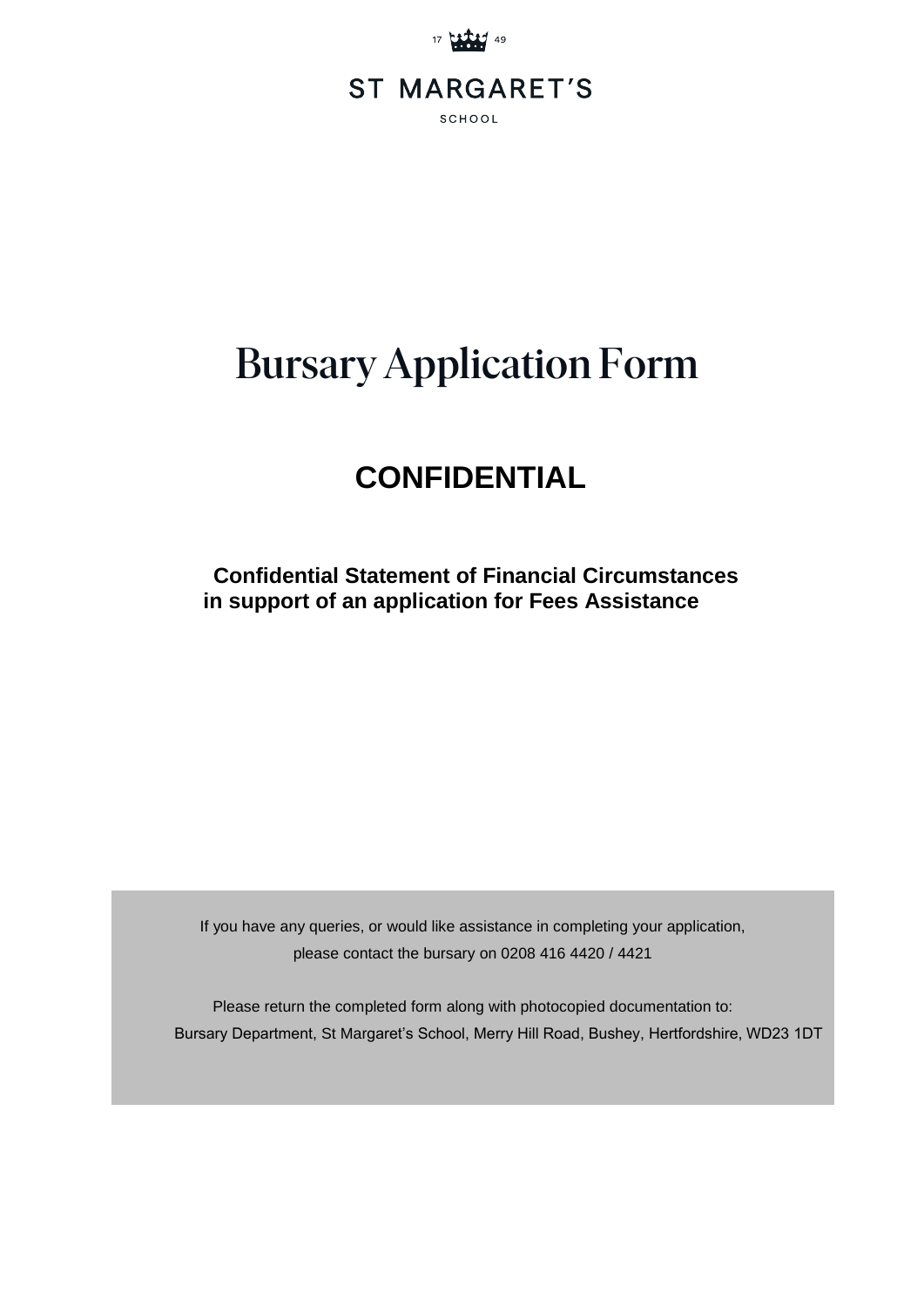## **NOTES FOR PARENTS ON COMPLETING A FEES ASSISTANCE APPLICATION**

#### **DECLARATION CONCERNING VALIDITY OF INFORMATION**

Parents are reminded that if false information is knowingly or recklessly provided in any particular, the School may withdraw the fee assistance award and seek to recover any benefits received under the award. Bursaries are subject to certain conditions (see back page), and a parent's acceptance of the fee assistance is taken as acceptance of these conditions.

#### **PARENTS**

The persons about whom details should be given on the form are as follows:

- the natural father and mother of the child; or
- the parent of the child with whom the child resides and the spouse of that parent where the spouse normally resides with that parent and the child in the same household; or
- the child's legal guardian and the spouse of that guardian where the spouse normally resides with that guardian.

Where parents are divorced the natural parents of the child are expected to make a joint application wherever possible.

Separate forms can be issued on request by reason of confidentiality.

On the form, for simplicity, any male parent, step-parent or guardian is referred to as 'father' and any female parent, step-parent or guardian as 'mother'.

#### **FINANCIAL CIRCUMSTANCES AND CAPITAL STATEMENT**

These sections must be completed in full. Enter nil if applicable but **do not leave any boxes blank**.

Income, expenditure and capital valuations should be as at the date the form is signed.

As a general principle gross income before tax should be declared. Income from all sources must be included. In all cases income arising outside the UK should be included. No deductions should be made in respect of allowances made for tax purposes. The amount to be declared should include any amounts received as profit related pay or by virtue of a salary surrender scheme.

Parents should declare the gross amount of all income received by children who are wholly or mainly dependent on them, excluding only sums earned from part-time employment and sums received as scholarships or student awards.

#### **VERIFICATION**

Parents must provide **copies** of documentary evidence as requested on the check list enclosed. Failure to provide adequate evidence may result in the School being unable to process your application.

#### **FEES IN LIEU OF NOTICE**

The benefits payable under an award do not apply to any term for which the School has required payment of fees in lieu of notice.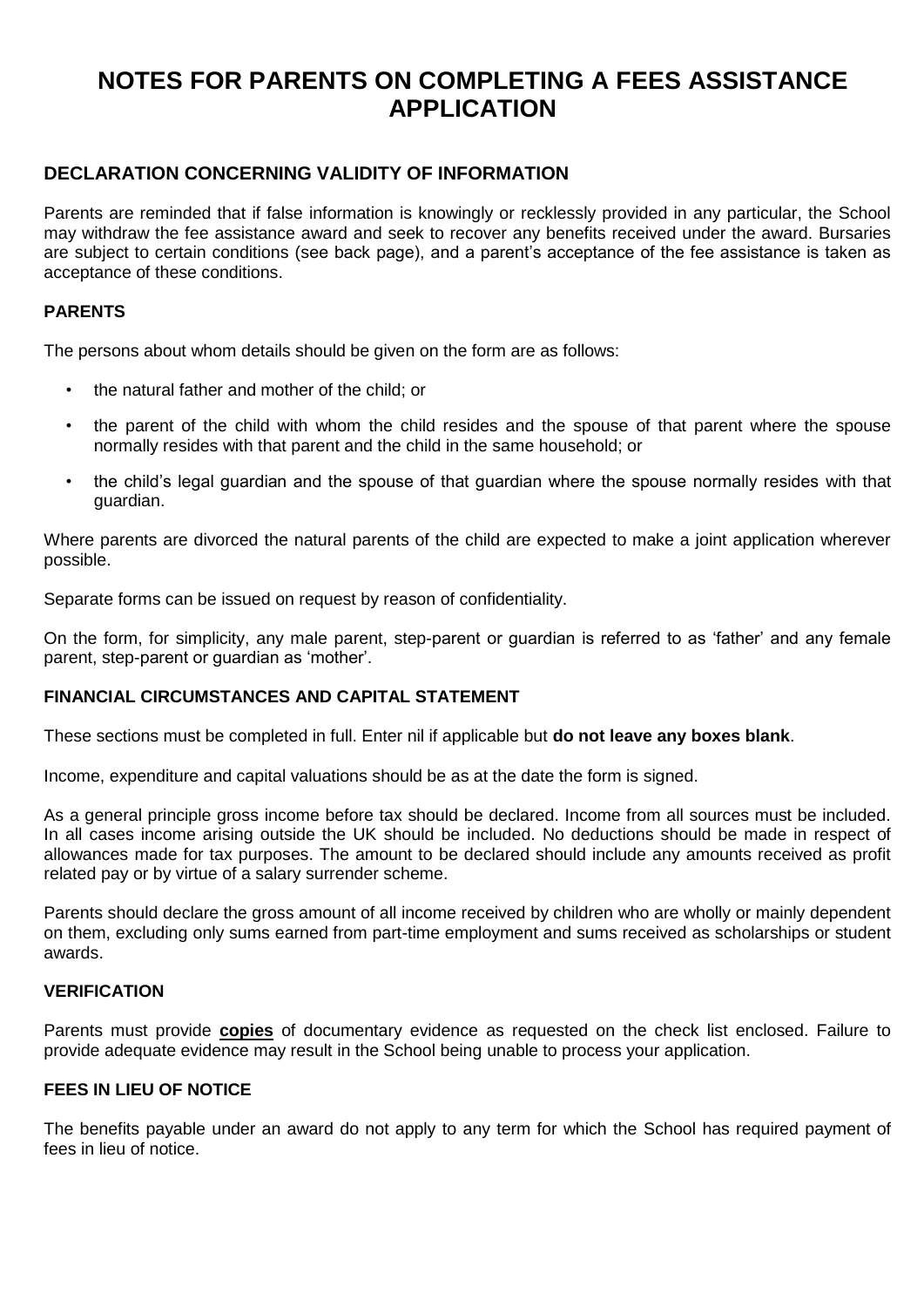## **PERSONAL DETAILS**

| <b>CHILD</b> |                    |  |
|--------------|--------------------|--|
| a            | <b>Full Names</b>  |  |
| h            | Date of Birth      |  |
| $\mathbf{C}$ | Term/Year of Entry |  |

|              | PARENT CONTACT DETAILS |                    |                    |  |  |
|--------------|------------------------|--------------------|--------------------|--|--|
|              |                        | Father/Step Father | Mother/Step Mother |  |  |
| a            | <b>Names</b>           |                    |                    |  |  |
| $\mathsf{b}$ | <b>Title</b>           |                    |                    |  |  |
| C            | Address                |                    |                    |  |  |
|              |                        |                    |                    |  |  |
|              |                        |                    |                    |  |  |
|              |                        |                    |                    |  |  |
| d            | Post Code              |                    |                    |  |  |
| $\mathbf e$  | Day time Tel           |                    |                    |  |  |
|              | <b>Evening Tel</b>     |                    |                    |  |  |
| g            | Mobile                 |                    |                    |  |  |
| h            | Fax                    |                    |                    |  |  |
|              | E Mail Address         |                    |                    |  |  |

|   | <b>PARENTS' OCCUPATIONS</b>                                                                     |          |          |
|---|-------------------------------------------------------------------------------------------------|----------|----------|
| a | Employed (complete<br>employer's address and<br>phone number)                                   |          |          |
| b | Self-employed<br>(complete type of<br>business)                                                 |          |          |
|   | Are you a Director or<br>Shareholder or<br>Proprietor of this<br><b>Company or Business?</b>    | Yes / No | Yes / No |
|   | If "YES" state proportion<br>of Company or<br>Business you and/or<br>your spouse/partner<br>own |          |          |
| С | Unemployed                                                                                      |          |          |
| d | Retired                                                                                         |          |          |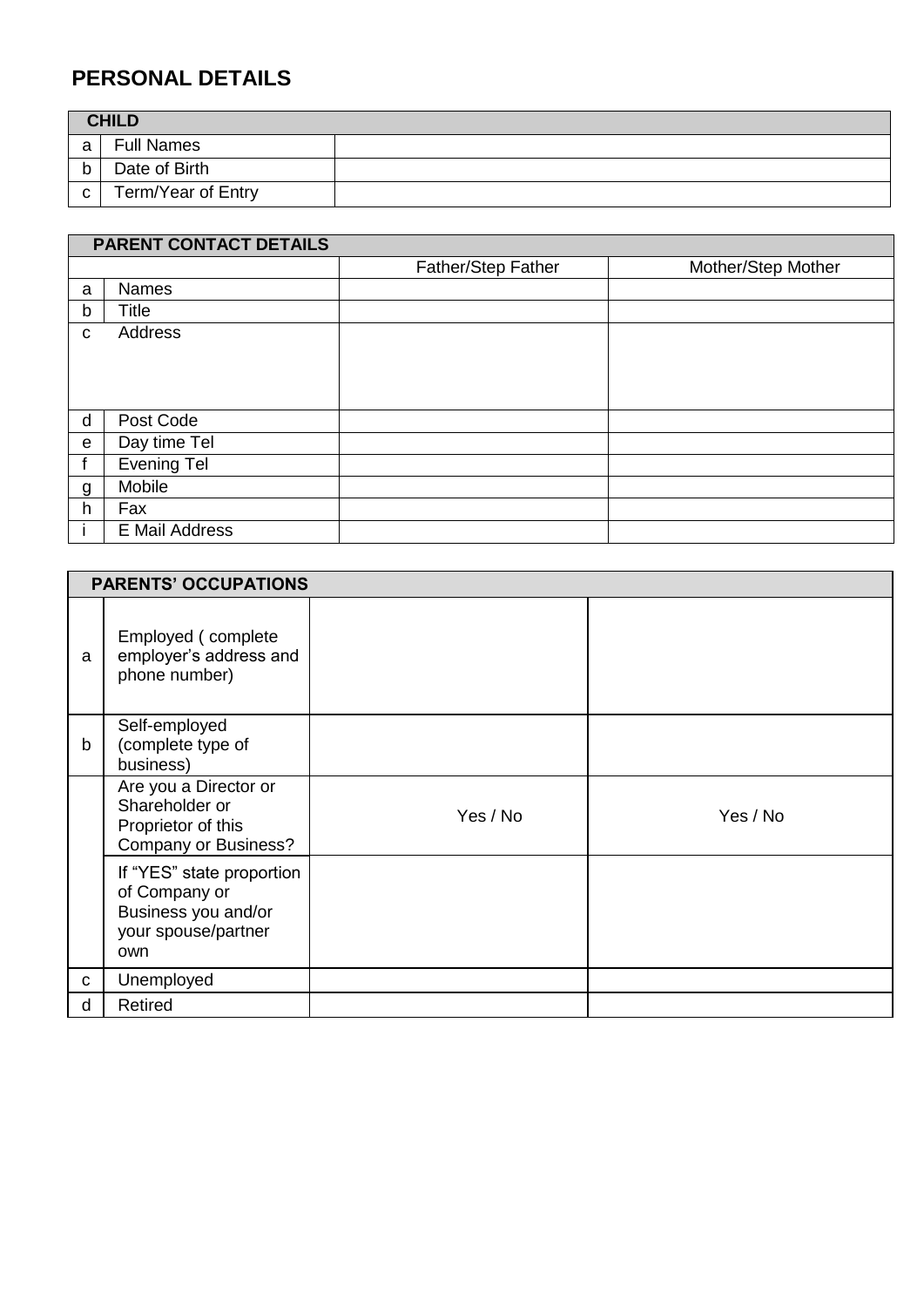## **CAPITAL STATEMENT AT**

j

*etc.)*

*(give details, value of business* 

**TOTAL ASSETS =**

Address/es of other houses/properties:

### **ASSETS (Current market value)** Father/Step Father £ Mother/Step Mother £ a House/Property *(principle residence)* b Other houses/properties *(give details at of section)* c Cars/s d Possessions: *(including contents of house & personal items)* e | Interests in trusts: f Building society deposits: g Cash in bank: h Endowment Life Assurance policies: *(giving date of maturity)* i | Investments: Other assets:

|                           | <b>LIABILITIES</b>                 |                    |                    |
|---------------------------|------------------------------------|--------------------|--------------------|
|                           |                                    | Father/Step Father | Mother/Step Mother |
| a                         | Mortgage/s:                        |                    |                    |
| $\mathsf b$               | Bank overdraft:                    |                    |                    |
| C                         | Credit cards:                      |                    |                    |
| d                         | Other borrowing:<br>(give details) |                    |                    |
| <b>TOTAL LIABILITES =</b> |                                    |                    |                    |

**/ /**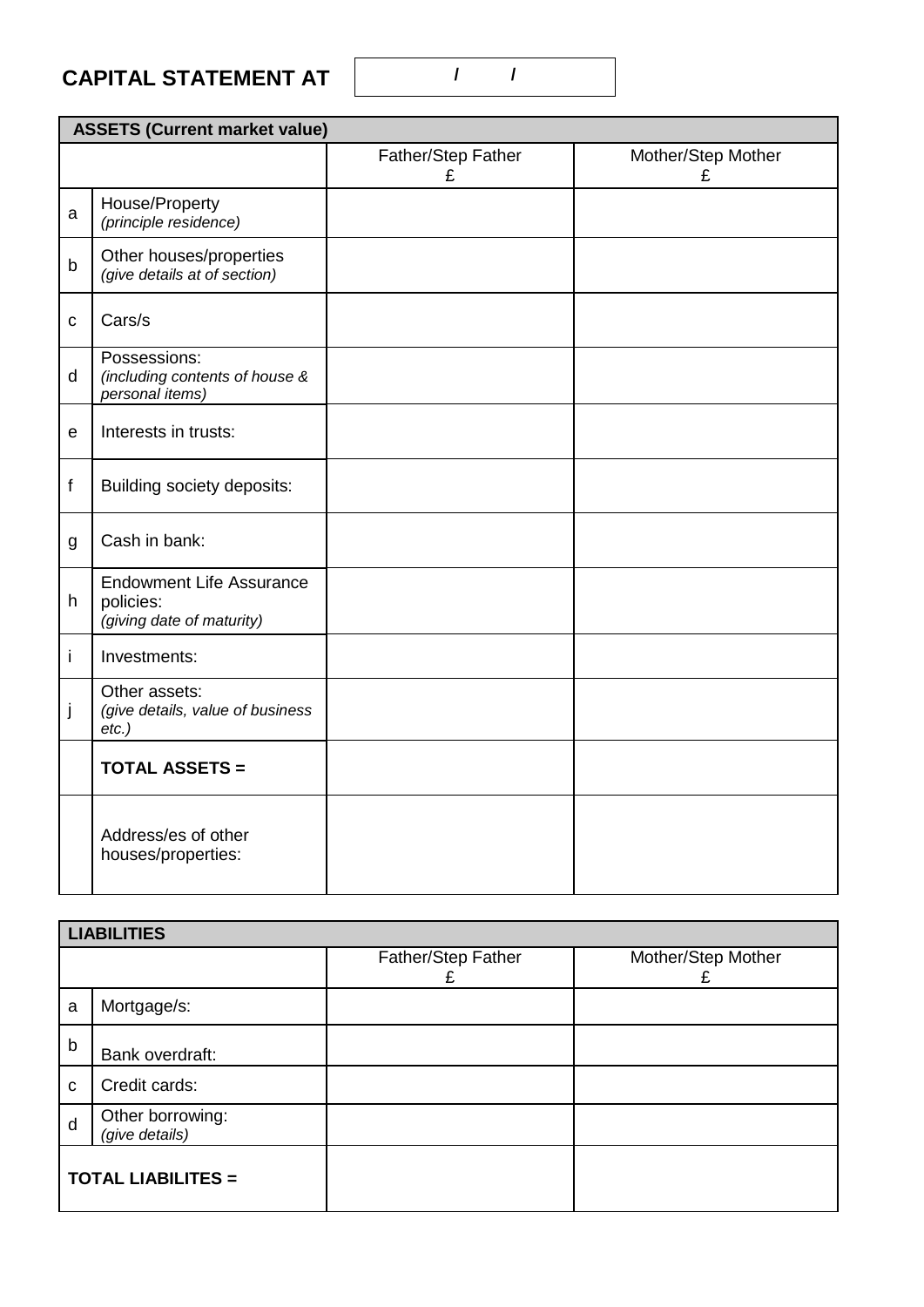## **FINANCIAL CIRCUMSTANCES**

| <b>ANNUAL INCOME</b> |                                                           |                         |                         |  |  |  |
|----------------------|-----------------------------------------------------------|-------------------------|-------------------------|--|--|--|
|                      | (All income to be stated in gross)                        |                         |                         |  |  |  |
|                      |                                                           | Father/Step Father<br>£ | Mother/Step Mother<br>£ |  |  |  |
| a                    | Salary:                                                   |                         |                         |  |  |  |
| $\mathsf{b}$         | Pensions:                                                 |                         |                         |  |  |  |
| $\mathbf C$          | Benefits in kind provided free<br>by reason of employment |                         |                         |  |  |  |
| d                    | Gratuities or lump sum<br>payments:                       |                         |                         |  |  |  |
| e                    | <b>Business income:</b>                                   |                         |                         |  |  |  |
| f                    | Investment income:                                        |                         |                         |  |  |  |
| g                    | Trust income:                                             |                         |                         |  |  |  |
| h                    | Capital gains:                                            |                         |                         |  |  |  |
| i                    | Building society, bank & other<br>interest:               |                         |                         |  |  |  |
| j                    | Net rental income:                                        |                         |                         |  |  |  |
| $\mathsf k$          | Maintenance & alimony:                                    |                         |                         |  |  |  |
| L                    | Any other income:                                         |                         |                         |  |  |  |
|                      | <b>TOTAL GROSS INCOME =</b>                               |                         |                         |  |  |  |

|                                                  | <b>TAXATION</b>              |                    |                    |  |  |
|--------------------------------------------------|------------------------------|--------------------|--------------------|--|--|
|                                                  |                              | Father/Step Father | Mother/Step Mother |  |  |
| a                                                | Tax on income capital gains: |                    |                    |  |  |
| b                                                | Tax on capital gains:        |                    |                    |  |  |
| National Insurance:<br>C                         |                              |                    |                    |  |  |
| <b>TOTAL TAX/</b><br><b>NATIONAL INSURANCE =</b> |                              |                    |                    |  |  |

#### **GOVERNMENT ASSISTANCE, CHILD BENEFIT, WORKING FAMILY TAX CREDITS, OTHER** – *please detail*

*(including value of board and/or Residence or other non-taxable Benefits provide free by reason of employment)*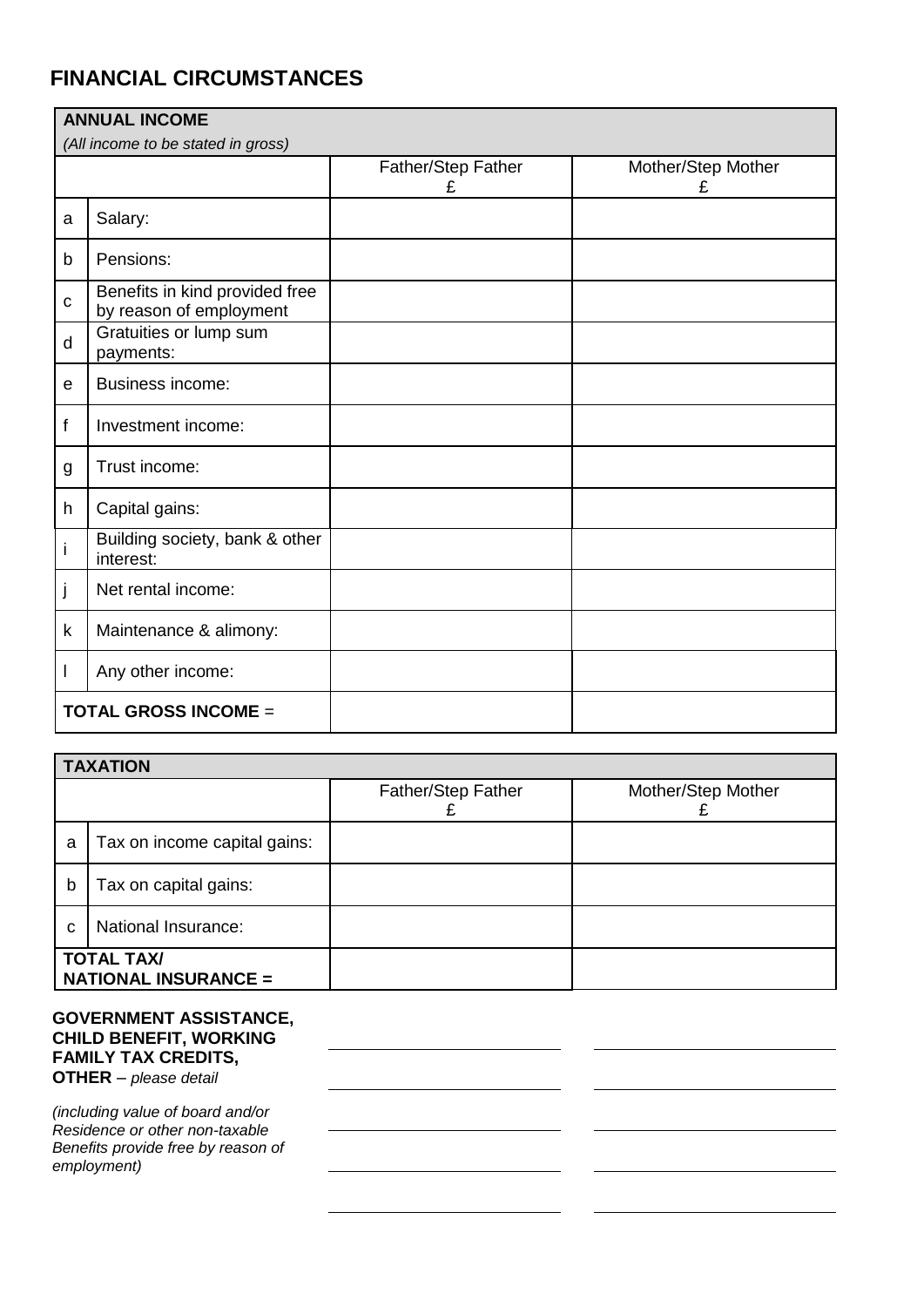|              | <b>ANNUAL EXPENDITURE</b>                          |                         |                         |
|--------------|----------------------------------------------------|-------------------------|-------------------------|
|              |                                                    | Father/Step Father<br>£ | Mother/Step Mother<br>£ |
| a            | Rent:                                              |                         |                         |
| b            | Mortgage - capital                                 |                         |                         |
| $\mathbf C$  | Mortgage - interest                                |                         |                         |
| d            | <b>Council Tax:</b>                                |                         |                         |
| $\mathsf e$  | Water rates:                                       |                         |                         |
| f            | Gas & Electricity:                                 |                         |                         |
| g            | Food:                                              |                         |                         |
| h            | Clothing:                                          |                         |                         |
| İ.           | Telephone/Broadband:                               |                         |                         |
| j            | TV:                                                |                         |                         |
| $\sf k$      | Medical:                                           |                         |                         |
| $\mathsf{I}$ | Vehicle running costs:                             |                         |                         |
| m            | Maintenance &<br>alimony:                          |                         |                         |
| n            | Pension contribution:                              |                         |                         |
| $\mathsf{o}$ | Loan repayments:<br>(other than mortgage)          |                         |                         |
| p            | Personal Expenditure:<br>(if not already provided) |                         |                         |
| q            | Other:                                             |                         |                         |
|              | <b>TOTAL EXPENDITURE =</b>                         |                         |                         |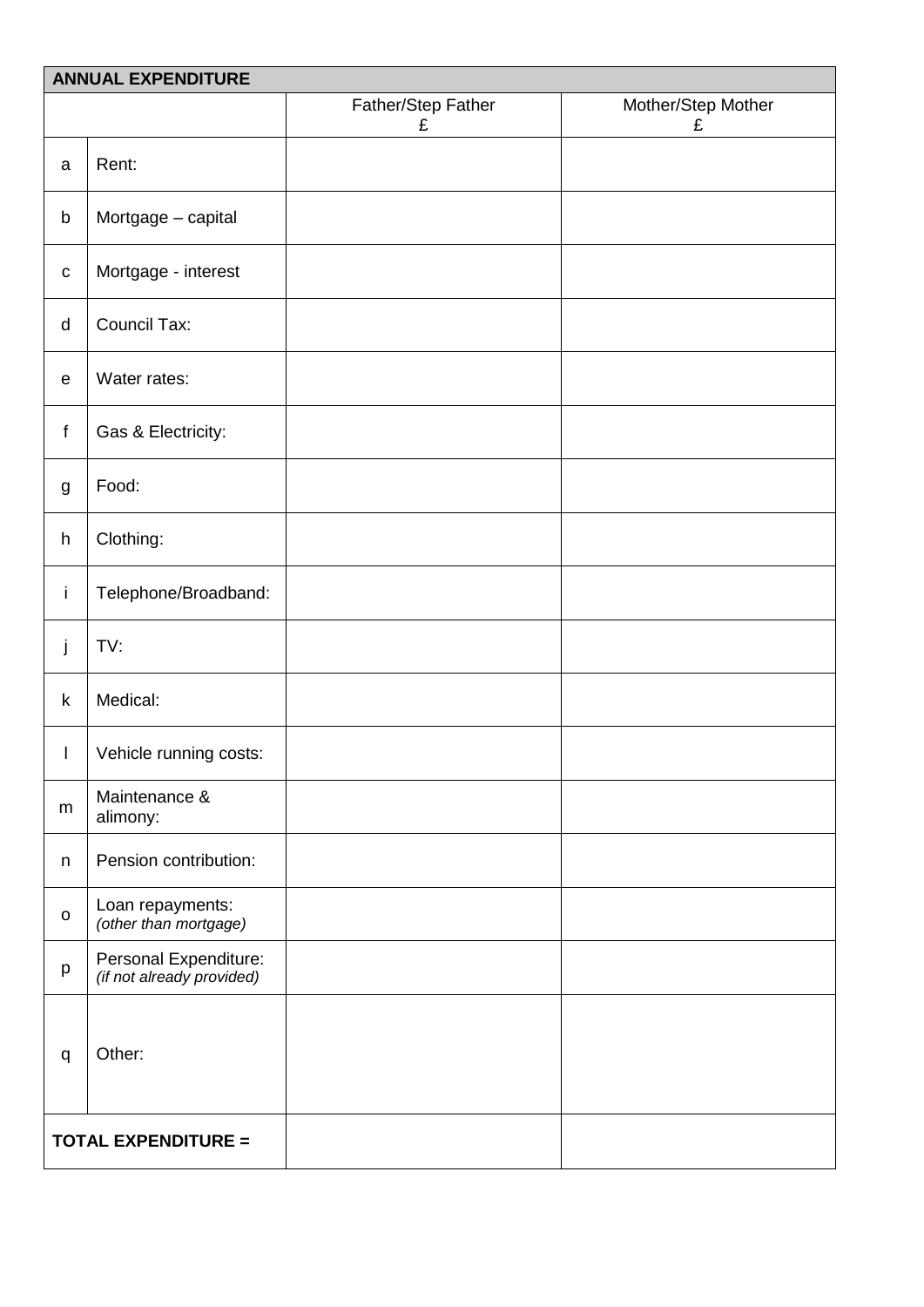| <b>DEPENDENT CHILDREN</b><br>(Please include the child to whom this application refers: if more than 4 children, give details on a separate sheet) |  |  |  |  |
|----------------------------------------------------------------------------------------------------------------------------------------------------|--|--|--|--|
|                                                                                                                                                    |  |  |  |  |
|                                                                                                                                                    |  |  |  |  |
| Forename                                                                                                                                           |  |  |  |  |
| Date of Birth                                                                                                                                      |  |  |  |  |
| Name of School or<br>College                                                                                                                       |  |  |  |  |
| Boarding or Day                                                                                                                                    |  |  |  |  |

| Annual school or other<br>educational fees<br>(excluding extras and<br>sundry disbursements) |  |  |
|----------------------------------------------------------------------------------------------|--|--|
| Compulsory additional<br>school charges                                                      |  |  |
| Tutoring & music<br>lessons:                                                                 |  |  |

### **Amount of fees shown above covered by**:

| Scholarships, Bursaries<br>or other allowances given<br>by school                                   |  |  |
|-----------------------------------------------------------------------------------------------------|--|--|
| Assistance from other<br>source:<br>(e.g.: grandparents, trusts,<br>employers, settlements,<br>etc. |  |  |

### **Annual income of child:**

| (include trust income,<br>interest received etc.) |  |  |
|---------------------------------------------------|--|--|
| Childcare costs:<br>(please detail)               |  |  |

#### **ANY OTHER DEPENDENTS**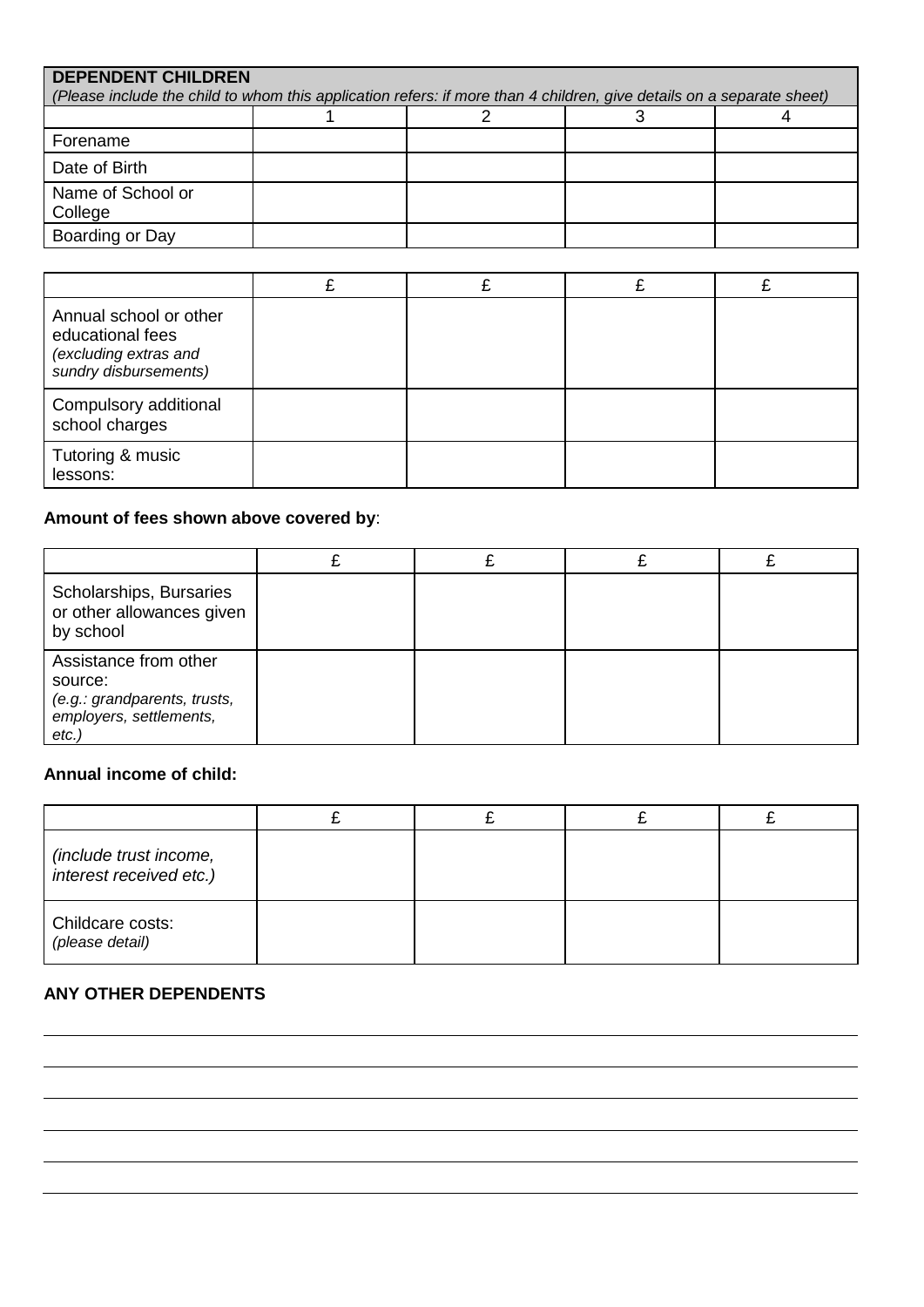## **DOCUMENTATION CHECKLIST**

To ensure your application is complete, please enclose documentation that supports your completed application form. This checklist is an indication of the documentation we require, it is not a definitive list.

Please indicate whether the following items are enclosed or not-applicable to your circumstances. Please telephone 0208 416 4421/20 for guidance if necessary.

Documents should be **copies** and originals should be made available upon request. All applications that are not progressed will be destroyed along with the documentation provided.

| <b>Not</b><br>Enclosed Applicable | <b>ASSETS</b><br>Recent house valuation (if made personally, please state how)                                                                                                                                                                                                                                               |
|-----------------------------------|------------------------------------------------------------------------------------------------------------------------------------------------------------------------------------------------------------------------------------------------------------------------------------------------------------------------------|
|                                   | Valuation of second house <i>(if made personally, please state how)</i>                                                                                                                                                                                                                                                      |
|                                   | Investments (please show the valuation of each investment separately)                                                                                                                                                                                                                                                        |
| <b>Not</b><br>Enclosed Applicable | One month's bank statement for all bank accounts including business accounts.<br>INCOME (All sources of income must be supported by documentation).                                                                                                                                                                          |
|                                   | Last available HMRC self-assessment return (unabridged) and HMRC tax calculation.<br>(The tax calculation may be forwarded as soon as it is available. If the last available self-<br>assessment return is not that of the previous tax year, you are asked to provide a copy of that<br>return as soon as it is available.) |
|                                   | P60                                                                                                                                                                                                                                                                                                                          |
|                                   | Copy of latest trading accounts                                                                                                                                                                                                                                                                                              |
|                                   | Rent book or other documentation for rents received, other than those included on your<br>tax return (i.e. received under rent a room allowance)                                                                                                                                                                             |
|                                   | Other (please specify)                                                                                                                                                                                                                                                                                                       |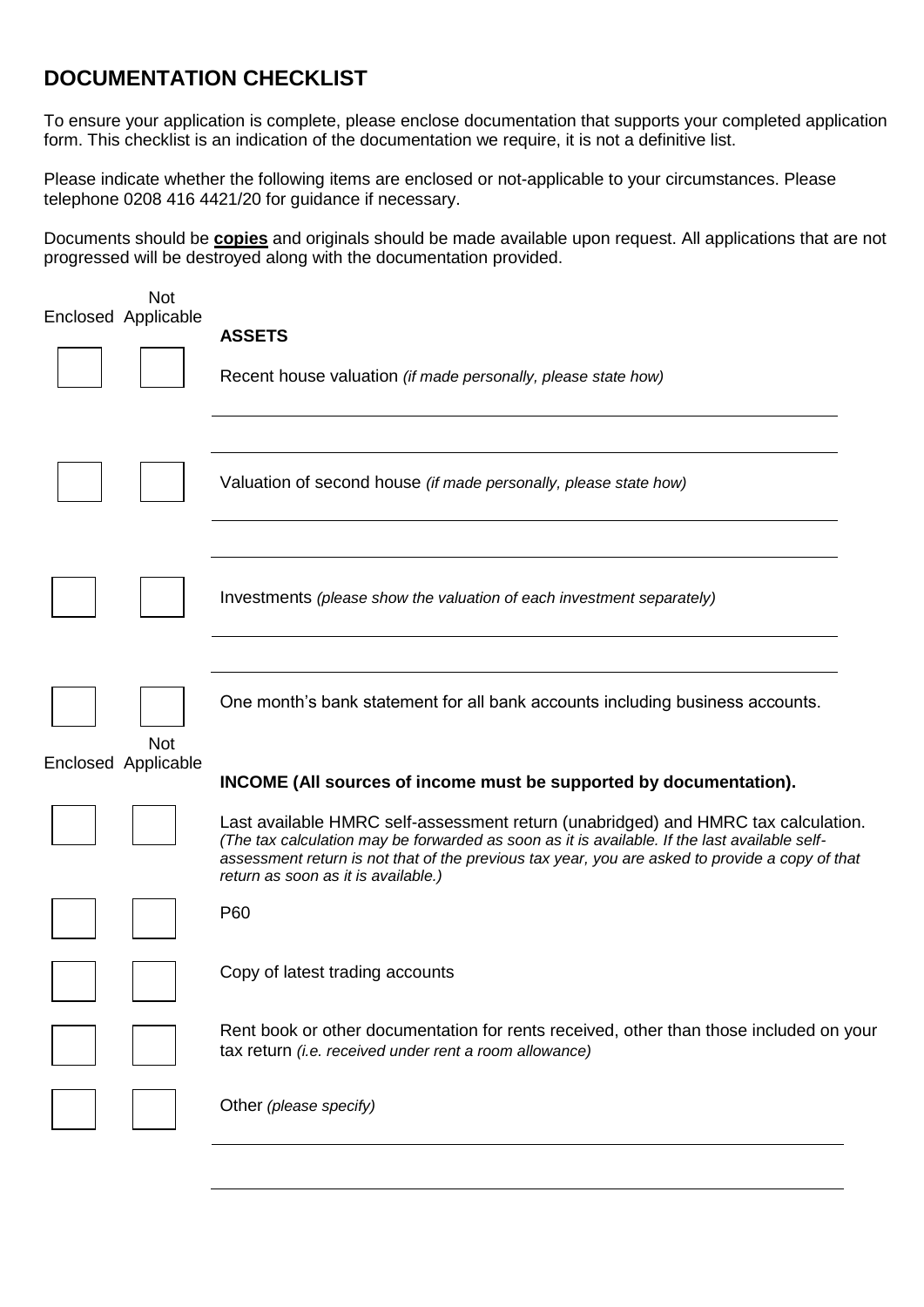Not Enclosed Applicable

|  | CAFENDIIUNE         |
|--|---------------------|
|  | Mortgage statement  |
|  | <b>Rent Book</b>    |
|  | Other documentation |
|  |                     |

**EXPENDITURE**

| <b>HOME VISIT</b>                                                                                                                                                                                    |                                    |  |  |  |
|------------------------------------------------------------------------------------------------------------------------------------------------------------------------------------------------------|------------------------------------|--|--|--|
| The school may wish to visit you at your home address<br>to discuss you're application for support. Please<br>indicate whether you are happy to receive a visit from<br>the school's representative. | Yes / No<br>Delete as appropriate. |  |  |  |

## **Assessing your application – Data Protection considerations**

The school reserves the right to make all decisions regarding your application for a fees assistance but may employ the services of Bursary Administration Limited (BAL) to prepare the information which is used to make the decision.

This means that, for the purposes of your application:

- the school is the Controller of your information
- BAL is the Processor of your information
- BAL is registered with the Information Commissioner's Office and has satisfied the school as to its arrangements regarding the security of any information and documents you may provide as part of your application.

Please note that no application will be considered unless the process as detailed below is followed. **IN MAKING THIS APPLICATION AND COMPLETING THIS FORM YOU WILL BE TAKEN TO HAVE CONSENTED TO THE PROCESSING OF FINANCIAL AND PERSONAL DATA RELATING TO THE APPLICANTS, PERSONAL DATA RELATING TO THE CHILD, AND SENSITIVE PERSONAL DATA RELATING TO THE APPLICANTS AND THE CHILD. RELEVANT INFORMATION MAY BE OBTAINED FROM THIRD PARTIES. YOU ARE ALSO TAKEN TO HAVE CONSENTED TO THE FOLLOWING PROCEDURE:**

- 1. An Application Form will be completed and sent to the school. Supporting paperwork as required must be included. This will be scanned and forwarded securely to BAL using Microsoft Sharepoint so that BAL may prepare the information in the format required by the school.
- 2. BAL will contact you to make arrangements for a home visit if this has been requested by the school, or to make enquiries which will ensure that any paper financial review is as correct as it can possibly be.
- 3. BAL will send its report on your application securely to the school through Sharepoint and will then withdraw from the process unless the school has any further enquiries it wishes BAL to make.
- 4. Your electronic records will be kept securely on Sharepoint, and will be deleted four years after they are no longer required.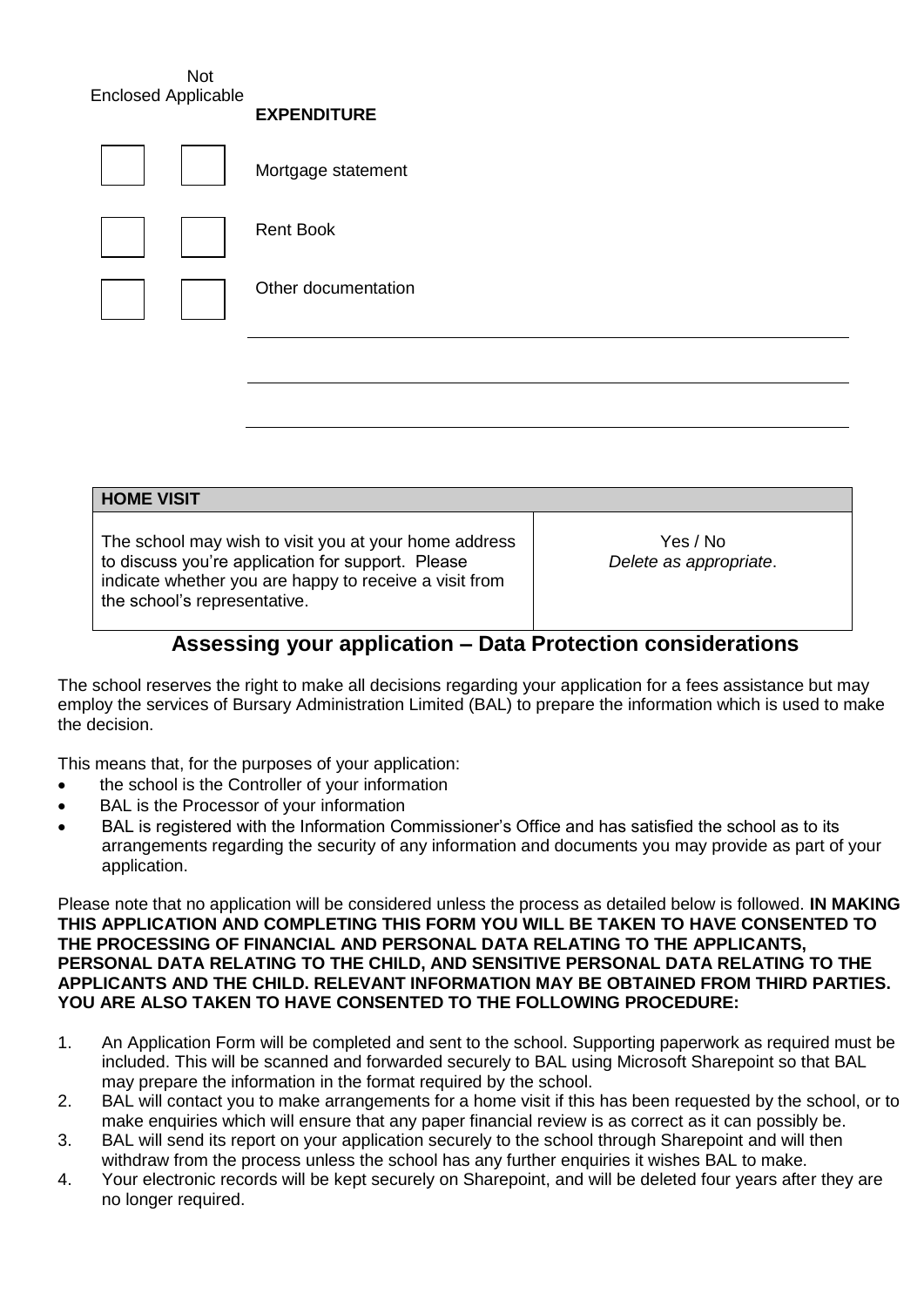Please be assured that this process is undertaken for the purposes of considering your application for Fees Assistance only, and your information will not be passed to any third party or used in any other way whatsoever. BAL can arrange to share reports between schools if you are applying to more than one school for Fees Assistance, but this will not be done without your written permission (email will suffice), and the permission of the school on whose behalf BAL first visited.

You are entitled to request that your information be deleted permanently at any time.

It should be noted that the report produced by Bursary Administration is the property of the school and the Information Commissioner's Office regards your report as confidential and exempt from the provision of Subject Access Requests.

**I/we have read the above and consent to my/ours and the child's/children's information being processed in the manner described above:**

Date:

## **ANY OTHER RELEVANT INFORMATION**

This should include any recent changes in your circumstances. In addition it would be helpful if you could tell us how much you feel you could pay towards the fees and what steps you have taken to maximise your income and reduce your outgoings. *(Please continue on blank sheet if necessary)*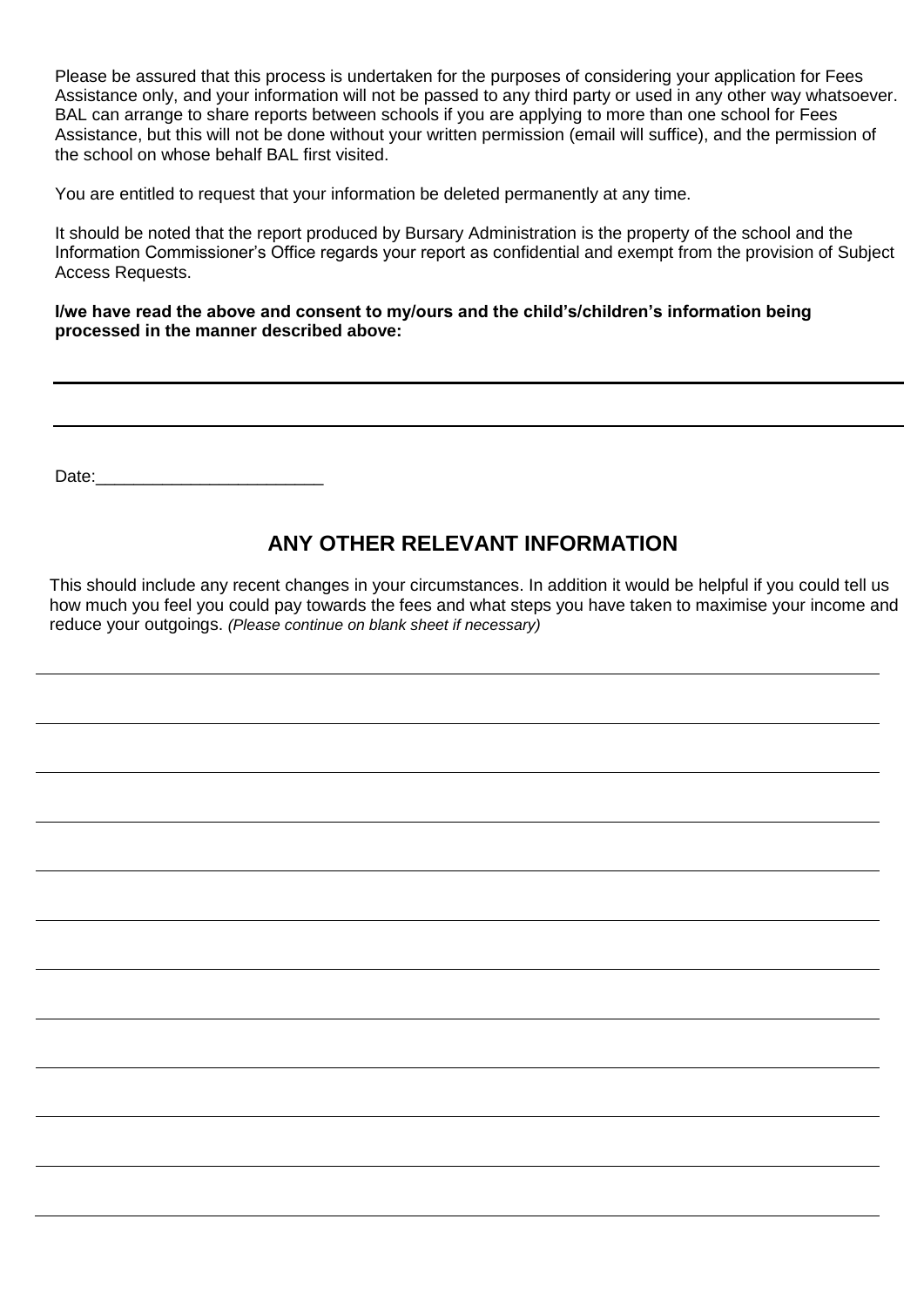## **CERTIFICATE**

I/We declare that I/we have checked this form and to the best of my/our knowledge all information provided is a true and correct representation of the facts relevant to this application. I/We undertake to renew this statement annually, if called upon to do so, and in any case to report immediately any material change in the financial position detailed. I/We understand that if false information is knowingly or recklessly provided in any particular, the school may withdraw the bursary award and seek to recover any benefits received under the award. I/we have read and understood the bursary conditions of award (see back page).

| Date: | Signature: | (Father) |
|-------|------------|----------|
|       |            |          |
| Date: | Signature: | (Mother) |